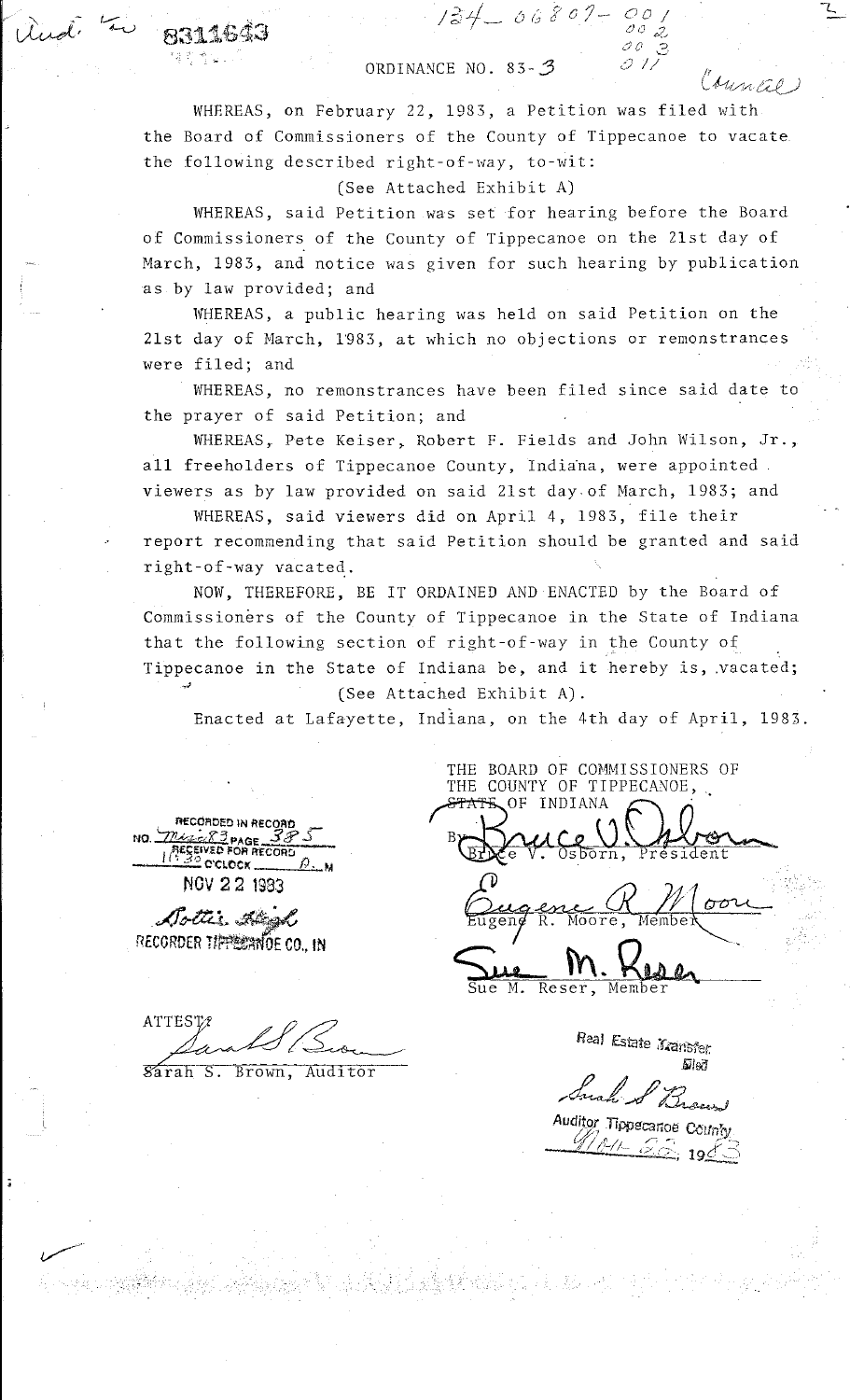Part of the Southwest Quarter of Section 11, Township 23 North, Range 5 West, Wabase Township, Tippecanoe County, Indiana, described as follows:

Commencing at the southeast corner of said Southwest Quarter, thence North 01 degree 17 minutes 30 seconds East, along the westerly line of Sherwood Forest Subdivision. Part 1, as recorded in Plat Book 11, page 18, Office of the Recorder, Tippecanoe County, Indiana, a distance of 303.01 feet; thence North 79 degrees 53 minutes 30 seconds West, a distance of 214.72 feet; thence South 60 degrees 15 minutes 30 seconds West, a distance of 120.00 feet; thence northwesterly on a curve to the left, having a central angle of 95 degrees 49 minutes 42 seconds, a radius of 50.00 feet, an arc distance of 83.63 feet; thence southwesterly on a curve to the right, having a central angle of 36 degrees 52 minutes 12 seconds, a radius of 50.00 feet, an arc distance of 32.18 feet; thence North 88 degrees 42 minutes 00 seconds West, a distance of 10.00 feet to the Point of Beginning; Thence northwesterly on a curve to the right, having a central angle of 90 degrees 00 minutes 00 seconds, a radius of 20.00 feet, an arc distance of 31.42 feet; thence North 01 degree 18 minutes 00 seconds East, a distance of 144.94 feet; thence northerly on a curve to the right, having a central angle of 12 degrees 02 minutes 00 seconds, a radius of 445.00 feet an are distance of 93.46 feet; thence northeasterly on a curve to the right, having a certral angle of 90 degrees 00 minutes 00 seconds, a radius of 20.00 feet, an are distance of 31.42 feet; thence easterly on a curve to the left, having a central angle of 12 degrees 02 minutes 00 seconds, a radius of 360.00 feet, an arc distance of 75.60 feet; thence easterly on a curve to the right, having a central angle of 27 degrees 16 minutes 38 seconds, a radius of 240.00 feet, an arc distance of 114.26 feet; thence southeasterly onja carve to the right, having a central angle of 45 degrees 08 minutes 57 seconds, a radius of 50.00 feet, as are distance of 39.40 feet; thence easterly, northerly and we terly on a curve to the left, having a central angle of 252 degrees 45 minutes 35 sedonds, a radius of 50.00 feet, an arc distance of 220.58 feet; thence westerly on a curve to the right, having a central angle of 31 degrees 37 minutes 57 seconds, a radius of 50.00 feet, an arc distance of 27.60 feet; thence westerly on a curve to the left, having a central angle of 31 degrees 17 minutes 51 seconds, a radius of 300.00 feet, an ard distance of 163.88 feet; thence westerly on a curve to the right, having a central<br>angle of 12 degrees 02 minutes 00 seconds, a radius of 300,00 feet, an arc distance of 63 01 feet; thence northwesterly on a curve to the right, having a central angle of degrees 00 minutes 00 seconds, a radius of 20.00 feet, on an are distance of 31.42 feet; thence northerly on a curve to the left, having a central angle of 27 degrees  $\mathcal{H}^+$ 41 minutes 30 seconds, a radius of 170.00 feet, an arc distance of 82.16 feet; thence North 14 degrees 21 minutes 30 seconds West, a distance of 54.02 feet; thence South 75 degrees 38 minutes 30 seconds West, a distance of 10.00 feet; thence South 14 degrees  $21$  minutes 30 seconds East, a distance of 54.02 feet; thence southerly on a curve to the right, having a central angle of 27 degrees 41 minutes 30 seconds, a radius of 160.00 feet, an arc distance of  $77.33$  feet; thence South 13 degrees 20 minutes 00 seconds West, a distance of 100.00 feet; thence southerly on a curve to the left, having a central angle of 12 degrees 02 minutes 00 seconds, a radius of 455.00 feet, an arc distance of 95, 36 feet; thence South 01 degree 18 minutes 00 seconds West, a distance of 144.94 feet thence southeasterly on a curve to the left, having a central angle of 90 degrees but minutes 00 seconds, a radius of 20.00 feet, an arc distance of 31.42 feet; thence South 88 degrees 42 minutes 00 seconds East, a distance of 10.00 feet to the Point of Beginning.

Note: The intent of the above-mentioned legal description is to describe the easterly IC teet of Wake Robin Drays and the entire right wire as Peregrine Court which is t part of Wake Robin Estates, Part II, Section I, as recorded in Plat Cabinet - C. Slide c-26, Office of the Recorder, Tippecanoe County, Indiana.

FOREST

Southeast corner of the Southwest 12<br>Section 11 T. 23 N., R. 3 W., Tippecanoe<br>County, Indiana.

 $\overline{0}$ a<br>O<br>A

Ŵ

**DE-LI-010** 

SHERWOOD

Prepared By: John H. Stephens, L.S. Lafayette Engineers, Inc. 2500 Glick Street Lafavette, Indiana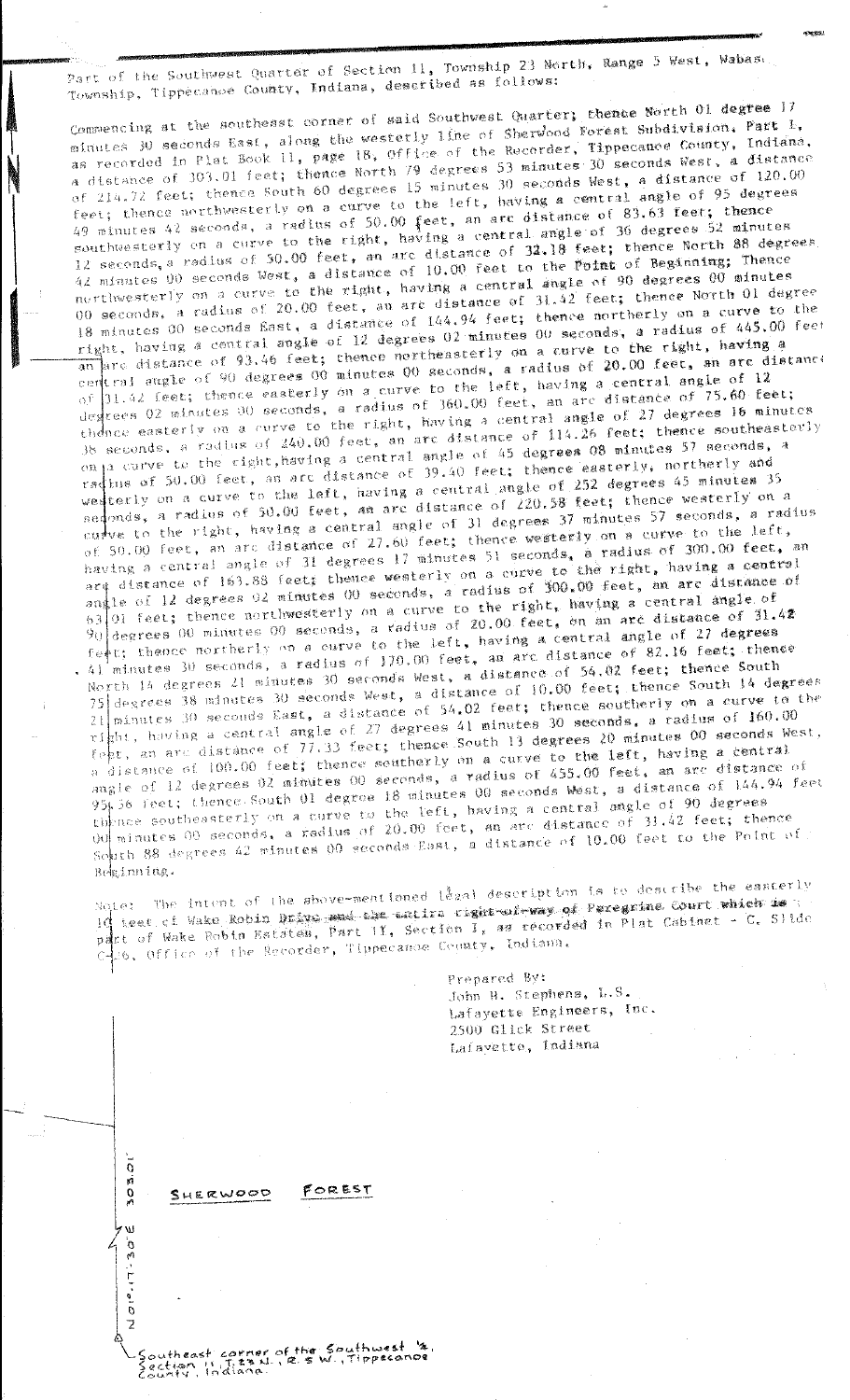$\underline{P} \underline{E} \underline{T} \underline{T} \underline{T} \underline{T} \underline{O} \underline{N}$ VACATION OF RIGHT-OF-WAY

•

January 14, 1983

## TO THE TIPPECANOE COUNTY COHHISSIONERS:

**We, the undersigned, respectfully request vacation of a portion of right-of-way**  platted in Wake Robin Estates Part II Section 1, recorded October 19, 1981, in Plat Cabinet C, Slide C-26, see attached "Exhibit A".

The proposed right-of-way vacation is necessary to replat Wake Robin Estates Part II Section 1. The replat will revise the lot layout, provide an alternate storm water routing, and save most of the existing trees between Wake Robin Estates Part II and Sherwood Forest Subdivision.

TIPPECANOE DEVELOPMENT CORPORATION

·,"'- --------------- John E Smith, President ( J ' . ·, ' ·--'- ' • ) ,- J' I /T · *,/,I* j' ,\),, ,-;-] ~. ,\_ --- . *. 7*  1. */'* J~ J *.;,.£v.;a C* ' *r?<h=,-* 2. *\_;1,,* **-** *<sup>r</sup>*,-J •. 3.  $\neg$  Mancey  $\zeta$  . Of what 116 TE Bouse 4. 5. 100000 10 Coll <u>. delleg C. Cerpping</u><br>Citem & Bure 6.  $-$  ... 7. ·-C--. *";/c* rr·c· /)- - <sup>77</sup>**'-..\_.\. \_\_** \_,.~0 \\_ *( (/*  8. are Cisale 9. *('./,*  10. 11. 12. 12. (LIFE VID)  $13. \frac{12.7}{12.1}$ 14. 15. 16. 17. 18. 19. 20. 21. 22. *23.*  24.

*/) I* 1Q '7=r""J *0* . *'/1* / *L:71 I A* . I I *o--t-'.,u-;--,\_* - ,A.0.t.-~vd 2197 Robenhood In ,}fo /C Af, *lf1* A/. /,IC-= */!.Zc-c'"--*  $\vec{\nu}$ zo wake Robin Court, 1  $\frac{1}{27}$  3244 W. Fakuvelle, dud  $\frac{1}{2}$   $\frac{1}{2}$   $\frac{1}{2}$   $\frac{1}{2}$   $\frac{1}{2}$   $\frac{1}{2}$   $\frac{1}{2}$   $\frac{1}{2}$   $\frac{1}{2}$   $\frac{1}{2}$   $\frac{1}{2}$   $\frac{1}{2}$   $\frac{1}{2}$   $\frac{1}{2}$   $\frac{1}{2}$   $\frac{1}{2}$   $\frac{1}{2}$   $\frac{1}{2}$   $\frac{1}{2}$   $\frac{1}{2}$   $\frac{1}{2}$   $\frac{1}{2}$   $\ell$  (a)  $\mathscr{C}_{\mathscr{M}}$  $3/34$  Robin Hood Lane WL 2134 Robin Hood Lane W1<br>2134 Robin Hood Lane W*J*. *c* Ux1u *K.o/J;j \_ \_\_; C1,*   $2, 9, 2, 0, 16, 17$  $2197$  Rebentbookback 2126 Robinhood Fane W. L. 2601 Nottengham Place 2618 Nott D. R.

JWV/blh 01/14/83